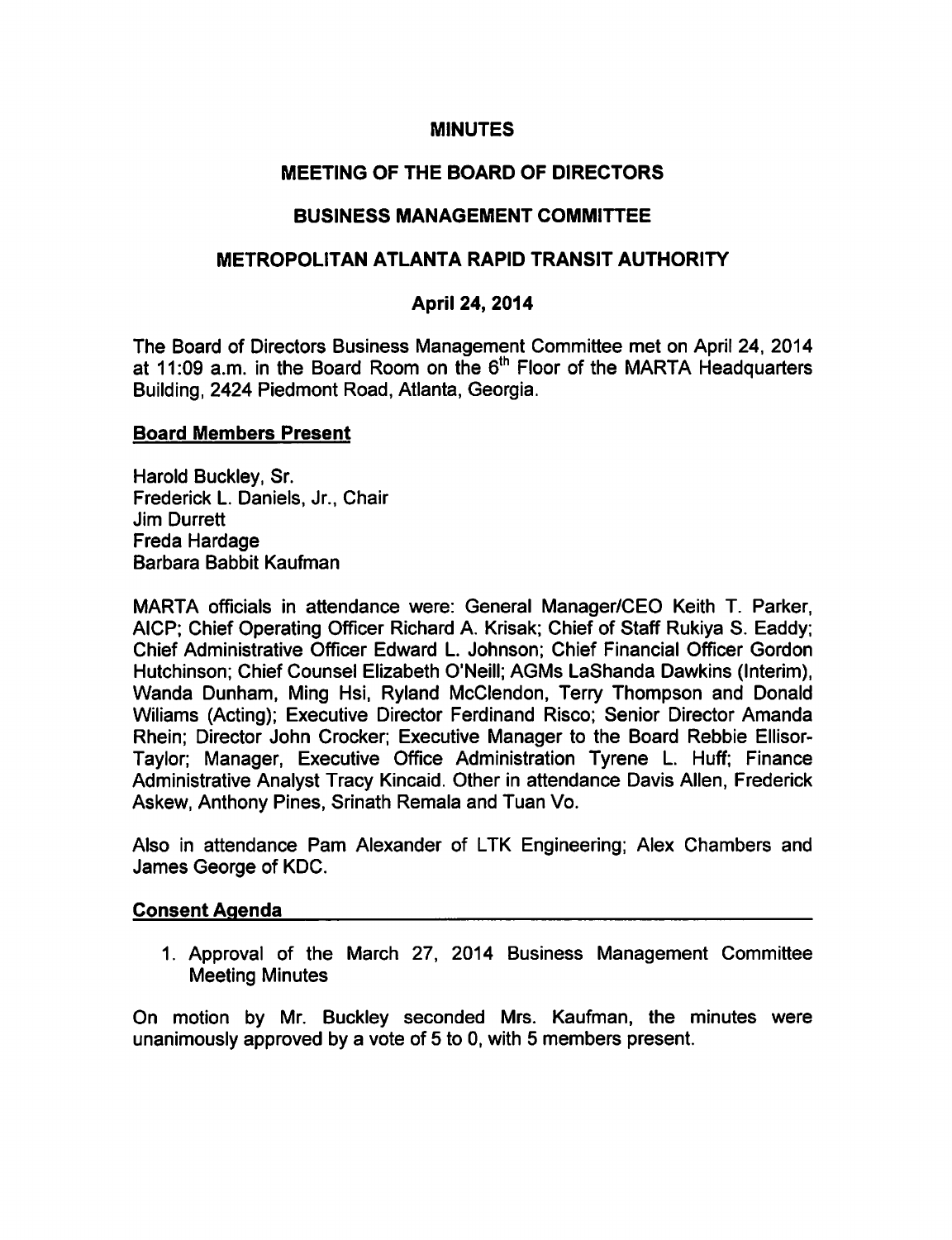Mr. Buckley motioned to defer Items 2 and 3 on the Consent Agenda. Mrs. Kaufman seconded. The Board unanimously agreed by a vote of 5 to 0, with 5 members present.

## Individual Agenda

Resolution Authorizing Agreements with KDC Real Estate Development and Investments ("KDC") to Construct Improvements to Metropolitan Atlanta Rapid Transit Authority ("MARTA") Facilities and Manage Construction Activities at Dunwoodv Station

Ms. Rhein presented this resolution for Board of Directors' approval authorizing the General Manager/CEO or his delegate to enter into agreements with KDC Real Estate Development and Investments to accommodate the construction and operation of a new entrance at Dunwoody Station and adjacent development.

On motion by Mr. Durrett seconded Mrs. Kaufman, the resolution was unanimously approved by a vote of  $5$  to  $0$ , with  $5$  members present.

## Briefing - February Year-to-Date FY 2014 Budget Variance Analysis and Performance Indicators

Mr. Hutchinson briefed the Committee on the February Year-to-Date FY 2014 Budget Variance Analysis and Performance Indicators.

- $\triangleright$  February was challenged due to the second winter storm; however, MARTA did manage to have a surplus
- $\triangleright$  For the month, Overtime expense continued at a high level
- $\triangleright$  Capital charges is causing some concern the Authority is working diligently to manage more tightly
- $\triangleright$  KPIs were somewhat challenged in all areas the expectation, however, is that the fiscal year will end on an upward trend
- $\triangleright$  Bus MDBF is still very challenged MARTA's target is very high but the new fleet will improve the rate
- $\triangleright$  Mobility OTP was negatively affected by employee absenteeism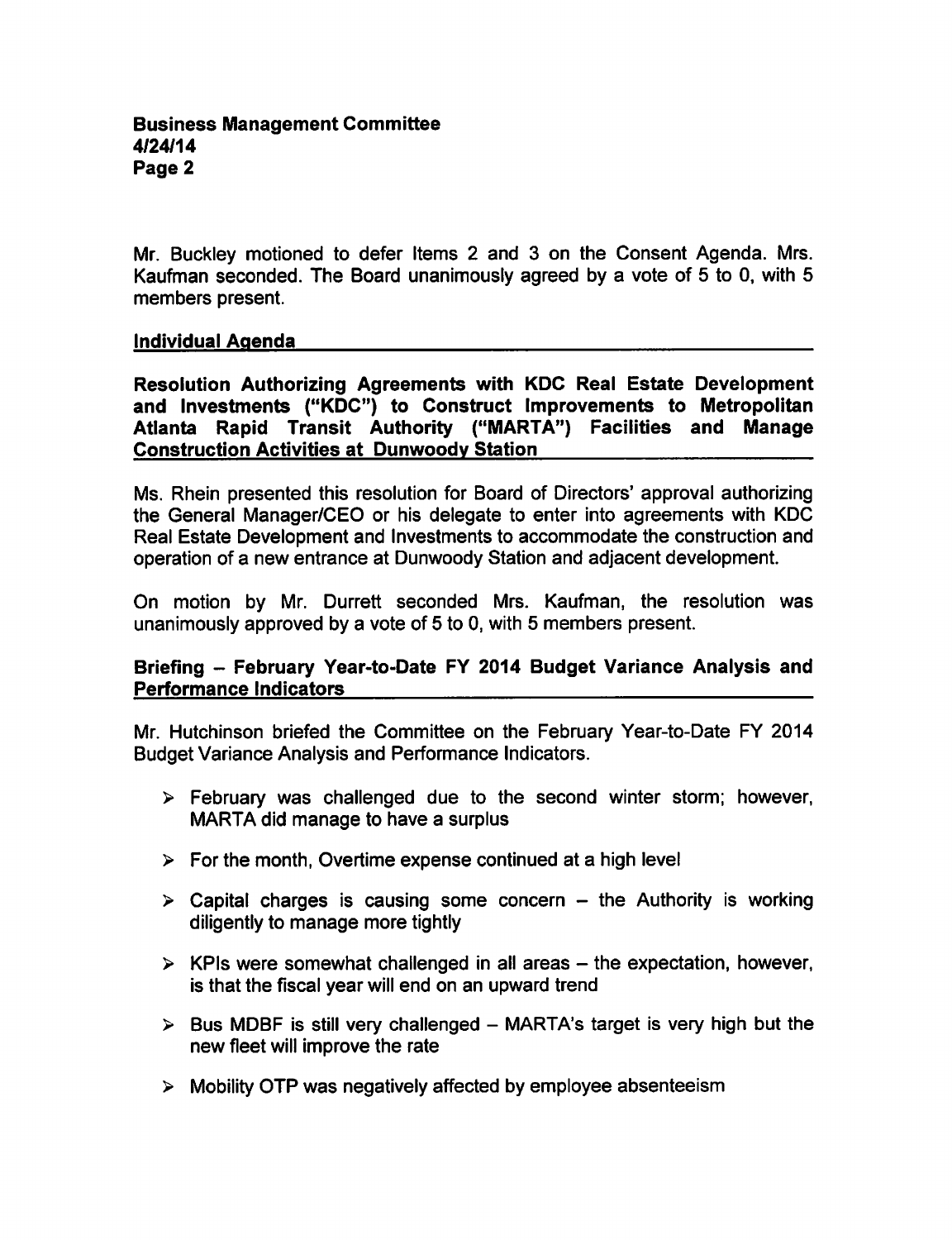# $\triangleright$  Vertical Transportation is doing very well

Mr. Daniels asked if February Overtime was due to the winter storm.

Mr. Hutchinson said no.

Mr. Parker said it was primarily due to absenteeism and understaffed areas.

Mr. Daniels asked about Capital charges.

Mr. Krisak said Capital staff is funded 100% but the challenge is allocation to other employees charging against Capital programs.

Mr. Parker said in coming years MARTA will get Capital projects going then add staff.

Mr. Durrett asked how many new buses are out.

Mr. Krisak said 42 of 88. Equipment is a piece of it, the other is employees and reengineering maintenance.

Mrs. Hardage asked if MARTA is working with any local technical schools to provide bus training.

Mr. Krisak said MARTA is working with Piedmont Technical College and awaiting a proposal for a program.

Mrs. Hardage asked can MARTA pay for training or offer scholarship.

Mr. Krisak said MARTA offers an apprenticeship program. The Authority is currently revamping it to require more from candidates.

Mr. Durrett asked if the wheel flat issue was resolved.

Mr. Krisak said no, but it has been slowed down.

#### Other Matters

The Committee received the February FY 2014 Key Performance Indicators as informational only.